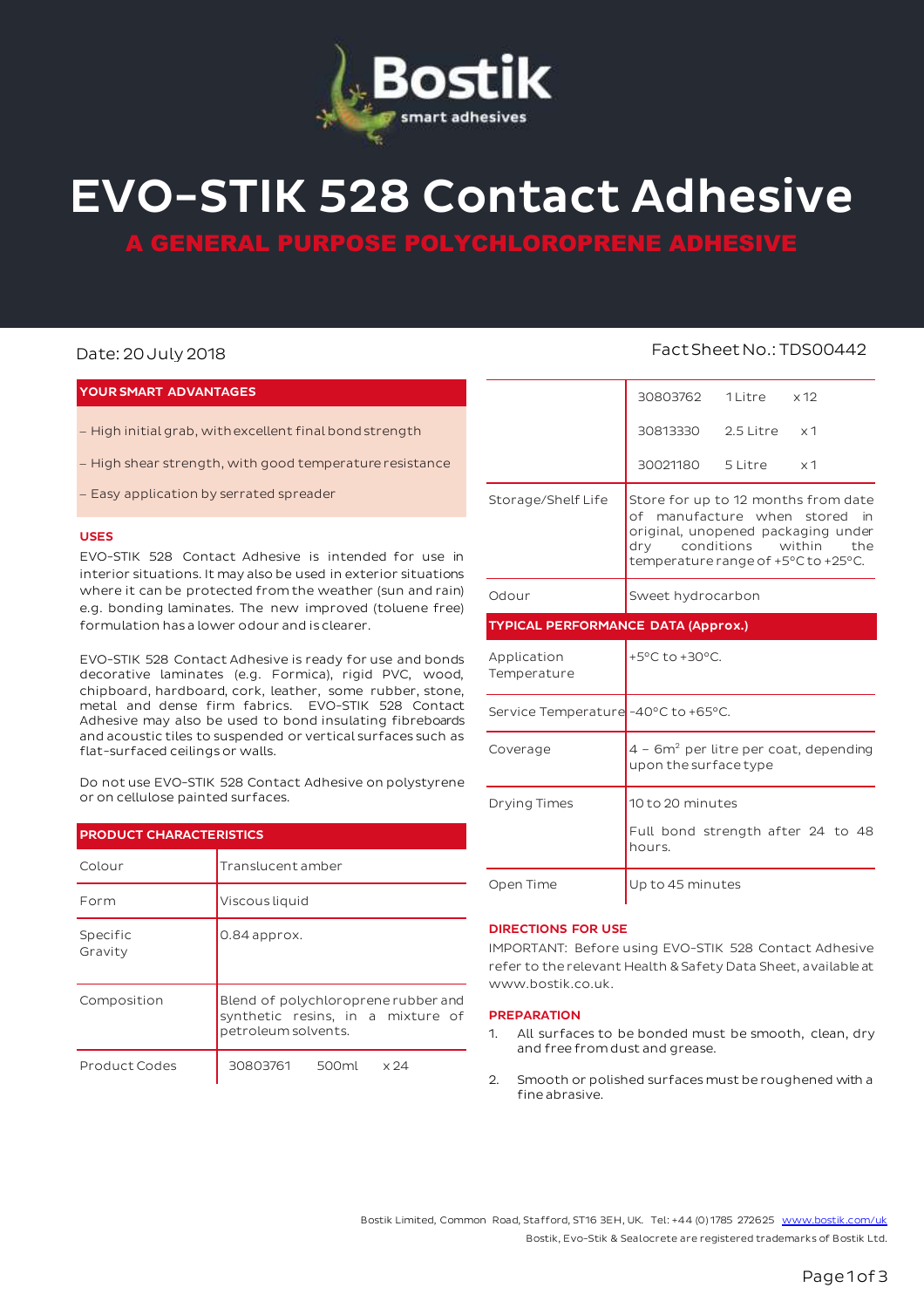3. If degreasing is necessary, a detergent/water treatment should first be considered. If this is inappropriate, a suitable solvent such as EVO-STIK Adhesive Cleaner may be used. It is advisable to check the effects of degreasing solvents on plastics, rubber materials and painted surfaces before carrying out the operation. All traces of cleaning solvents must be allowed to evaporate before application of the adhesive.

# **APPLICATION**

- 4. Apply an even ribbed coating of adhesive to both surfaces to be bonded, using a trowel or spreader with a serrated edge and taking care that its serrations are neither worn nor filled with dried adhesive.
- 5. To ensure the correct coverage is obtained use the spreader at such an angle as to give good rib formation after drying.
- 6. Keep the surfaces separated until both the adhesive films are touch dry.
- 7. When working at high relative humidity, condensation of moisture on the adhesive film may take place, recognisable by the appearance of a white 'bloom' on the surface. This can be detrimental and work should not continue until conditions have improved by raising the temperature and/or drying the atmosphere. This depends on such variables as spreading thickness, surface porosity, and ambient temperature and humidity.
- 8. Typical touch dry times are 10 to 15 minutes for porous substrates and 10 to 20 minutes for non-porous substrates.
- 9. Normally assembly should not be delayed for more than 45 minutes after application.
- 10. Bring the two coated and touch dry surfaces into contact and press together over the whole bond area.
- 11. Hand pressure is normally sufficient but a suitable press or a rubber hand roller may often be used with advantage.
- 12. Sustained pressure is necessary.

# **CLEANING**

- 13. Remove as much of the adhesive as possible by mechanical means.
- 14. Adhesive can be removed using a cloth dampened with acetone or EVO-STIK Adhesive Cleaner.
- 15. Always check if the cleaning solvent might damage a nearby surface by testing.

# **PRECAUTIONS IN USE**

EVO-STIK 528 Contact Adhesive is unsuitable for use with expanded polystyrene, or plasticized PVC (vinyl).

Do not use on or near bituminous surfaces.

EVO-STIK 528 Contact Adhesive will not bond polyolefins such as polyethylene and polypropylene.

It is not suitable for use where only point contact exists between the surfaces to be bonded.

Bringing the surfaces together before they are touch dry will result in solvent being trapped, this will adversely affect the final bond and may give rise to blistering problems, particularly if the adhesive has not been evenly spread.

EVO-STIK 528 Contact Adhesive forms a bond as soon as the two surfaces touch. It is therefore essential to avoid contact before the parts are in alignment, such as by insertion of pins along one edge of one surface, against which the other surface can be located.

The initial bond strength allows immediate handling of the assembly but maximum bond strength is reached after approx. 24 to 48 hours at normal temperatures.

For any application not covered please contact Technical Services on +44 (0)1785 272625 or visit www.bostik .co.uk for advice.

Recommendations and suggestions are for guidance only, since conditions of use are completely beyond our control.

For health and safety instruction, first aid measures and spillage and disposal instructions, see separate Health and Safety Data Sheet for EVO-STIK 528 Contact Adhesive, available at www.bostik.co.uk.

BOSTIK HOTLINE

Smart help +44 (0) 1785 272625